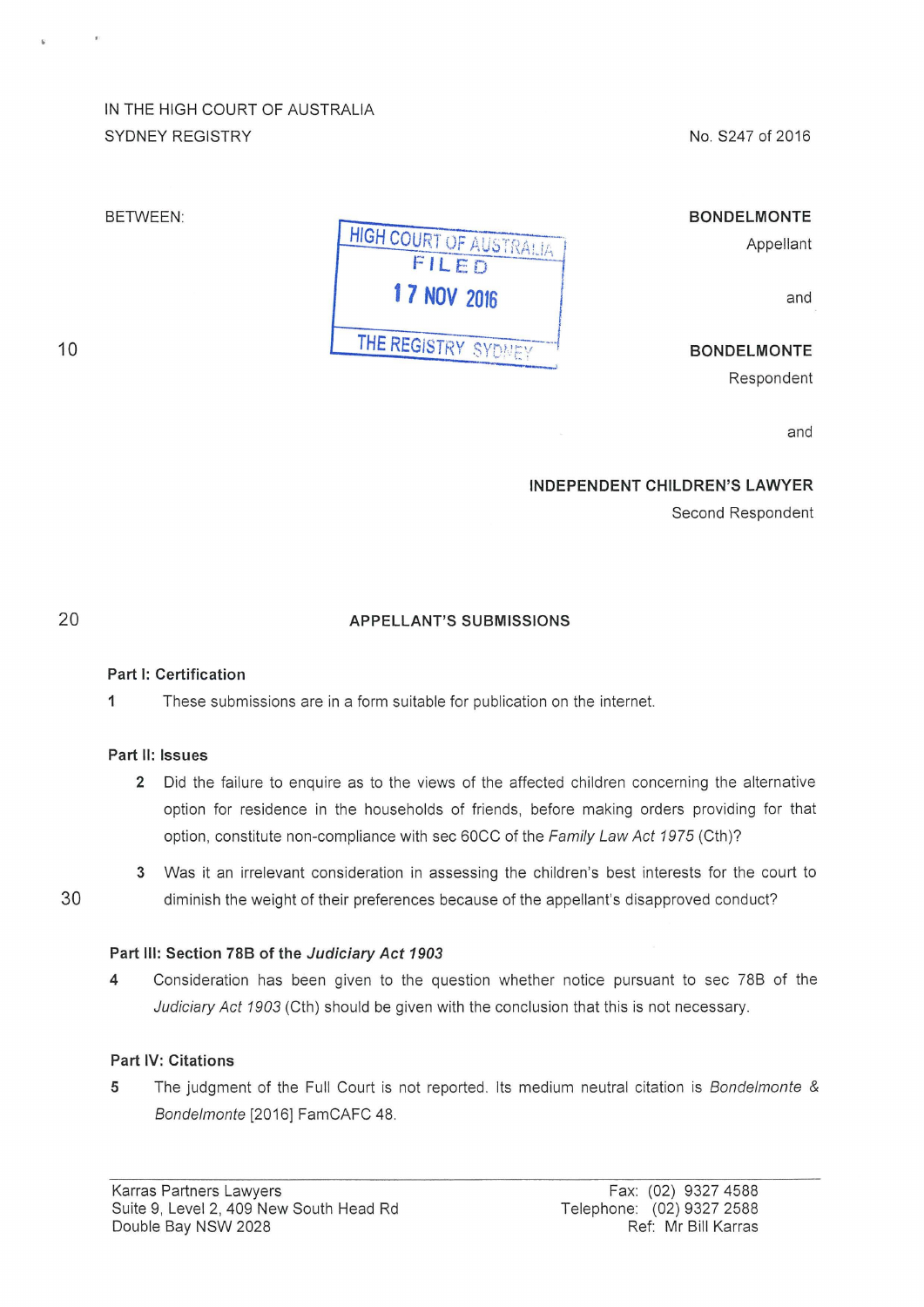#### **Part V: Facts**

- **6** The appellant was born in 1963. The respondent was born in 1966. There are three children of their marriage, R (born 1999) and J (born 2001) **(the boys),** and N (born 2004). On 2nd March 2016 at the time of the hearing before the primary Judge, Watts J, R was nearly 17 years of age, and J was nearly 15 years of age.
- **7** In 2010 the parties separated. The respondent subsequently commenced a proceeding in the Family Court of Australia in which she sought, inter alia, parenting orders in respect of the children. On 25<sup>th</sup> June 2014 that proceeding was resolved by orders made by consent pursuant 10 to which, relevantly, the parties were ordered to have shared parental responsibility for the children, and for the children to live with the parties as agreed between them or at the children's own election: Reasons for Judgment 8<sup>th</sup> April 2016 (FC) [18].
	- 8 Preceding the making of those orders, from about August 2013 the child R had lived with the appellant and was estranged from the respondent: FC  $[20]$ . By  $8<sup>th</sup>$  March 2016 when the primary Judge determined an interim application in the subsequent proceeding instituted by the respondent, R had not had any contact with the respondent since September 2013. The child J primarily lived with the appellant, and N lived with the respondent and spent time with the appellant: FC [21].
	- 9 On 11<sup>th</sup> December 2014 the respondent commenced a proceeding in the Federal Circuit Court of Australia which was subsequently transferred to the Family Court of Australia. Each of the respondent and appellant sought interim and final parenting orders in relation to the children: FC [25].
- **10** On 1<sup>st</sup> January 2016 the appellant advised the respondent by email that he contemplated taking the boys on a holiday in the second half of the January 2016 school holidays. On  $10<sup>th</sup>$  January 2016 the appellant sent a further email to the respondent in which he advised of his intention to take the boys to New York and attached copies of airline tickets that provided for the boys 30 departure on  $14<sup>th</sup>$  January 2016 and for their return to Australia on  $30<sup>th</sup>$  January 2016: FC [28], [29]. On 13<sup>th</sup> January 2016 the respondent through her solicitor agreed to the boys travel to the United States: FC [31].
	- 11 On 14<sup>th</sup> January 2016 the boys departed Australia for the United States. By 25<sup>th</sup> January 2016 the appellant had decided to remain living in the United States due to his financial interests: FC [34]. On 29<sup>th</sup> January 2016 the respondent was informed of that fact, and that the boys would remain with the appellant in the United States: FC [35].
- 12 On 30<sup>th</sup> January 2016 the appellant made a proposal to the respondent regarding the boys' 40 residence and for their future arrangements to spend time with the respondent. The respondent

20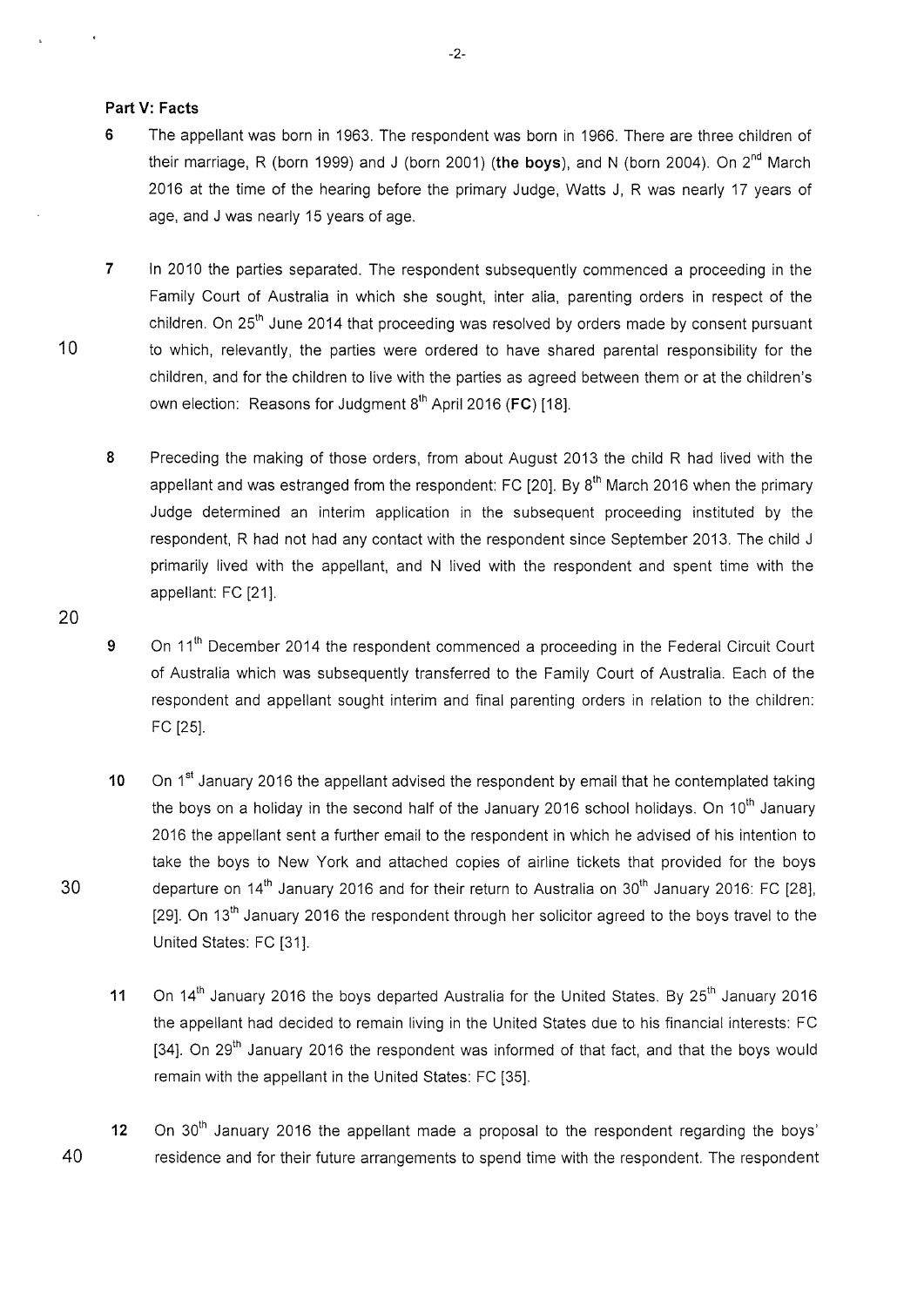rejected the appellant's proposals. On  $1<sup>st</sup>$  February 2016 she informed the appellant that she required the boys to be immediately returned to Australia: FC [36], [37].

- **13** On 10<sup>th</sup> February 2016 the respondent filed an application in the Family Court seeking the boys' return to Australia. On 29<sup>th</sup> February 2016 the respondent's application was returned before the primary Judge and was adjourned part-heard to 2<sup>nd</sup> March 2016. Despite filing an affidavit in support of his response that sought dismissal of the respondent's application, the appellant did not adduce evidence, if orders were made for the boys to return to Australia, whether he too would return to Australia: FC [39], [40]. During the course of that resumed hearing, the 10 respondent tendered emails from two persons, each of whom were known to the respondent and who each had a son that was a friend of each of the boys respectively **(the volunteers),**  who separately offered to accommodate one of the boys in their residences respectively: FC [167], [168].
	- **14** The second respondent was legally represented and participated in the hearing before the primary Judge and on appeal. In each instance, the second respondent maintained a neutral stance, and did not proffer any form of order or recommendation: FC [9], [52].
	- **15** The appellant sought that a "wishes" report be obtained of the (then) views of the boys: FC [52].
- 20
- 16  $\degree$  On 8<sup>th</sup> March 2016 the primary Judge determined the respondent's application and ordered the appellant to return the boys to Australia and for the boys to live with the respondent if the appellant did not return to Australia. In the event the boys did not live with the respondent, each boy could elect to either live in accommodation provided by the appellant with paid supervised services, or to be separated and live with that volunteer prepared to house that particular boy: FC [46].
- **17** In that determination, the primary Judge accepted the appellant's evidence that neither boy wanted to return to Australia or to live with the respondent. His Honour was satisfied that if the 30 boys were interviewed in New York that their views would be the same. However, the primary Judge reasoned that the weight attaching to the boys' views was weakened by the circumstances that had been "contrived" by the appellant: FC [57].
- **18** The appellant's appeal to the Full Court challenged the primary Judge's application of sec 60CC of the Family Law Act 1975 (Cth) **(the Act)** including the failure to enquire as to the views of the boys as to a return to Australia to live with paid supervisors or to live separately with the volunteers, the making of orders that required the boys to live with persons who were not parties to the proceedings and where there was insufficient evidence to enable a finding that such an order would be in the boys' best interests, and the making of findings as to the 40 appellant's conduct in the determination of the issue of what was in the boys' best interests.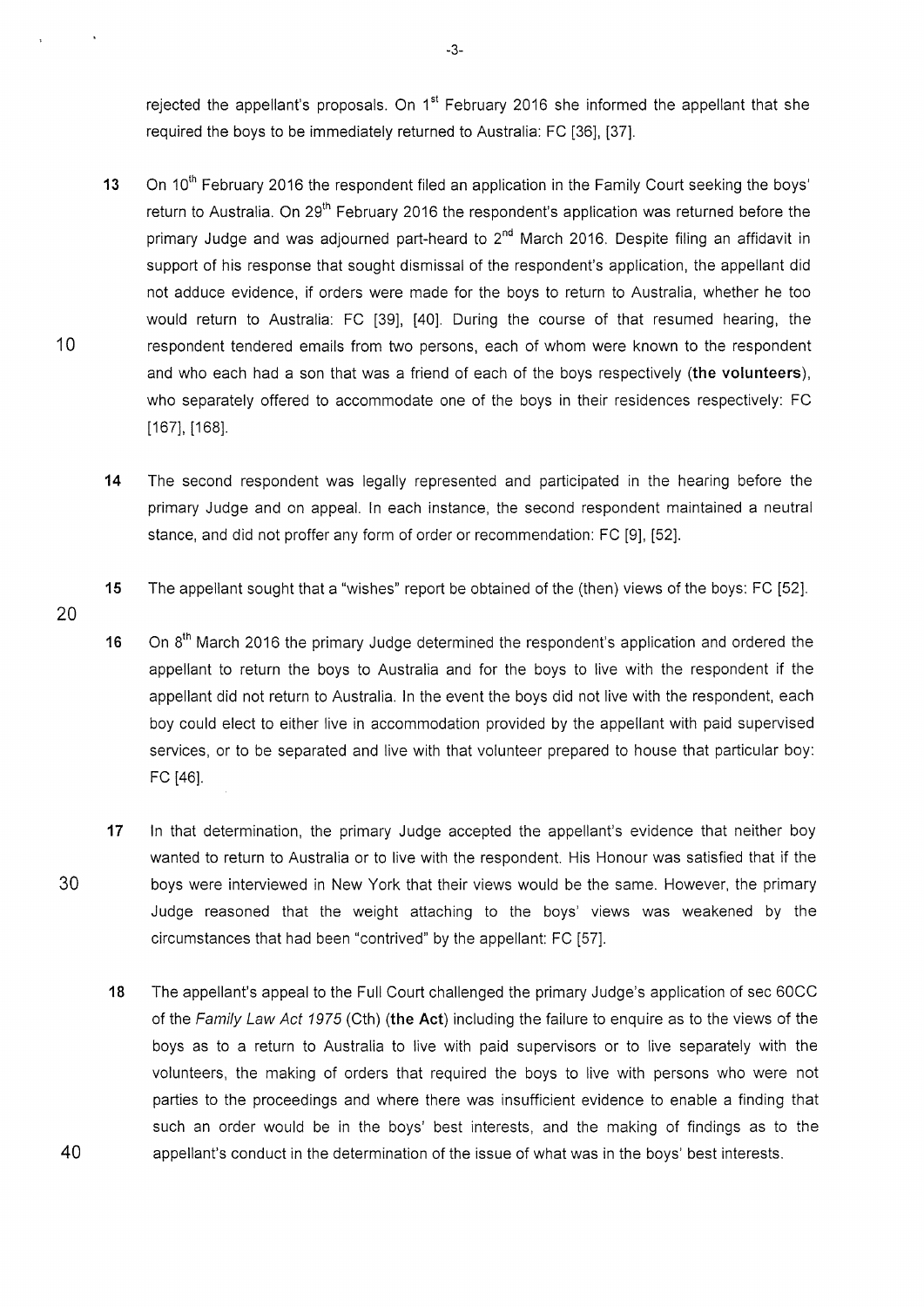- 19 On 8<sup>th</sup> April 2016 the appeal was dismissed by a majority of the Full Court of the Family Court of Australia (Ryan and Aldridge JJ; Le Poer Trench J dissenting). Ryan and Aldridge JJ determined that the primary Judge had taken into account and balanced the relevant considerations in sec 60CC and, insofar as the primary Judge made orders for the boys to reside separately and with strangers to the proceeding, such orders were "facilitative" only: FC [86], [87], [89]. The majority expressly approved the primary Judge's approach of lessening the weight attaching to the boys' views by the conduct of the appellant: FC [103] - [106], [115].
- 10 **20** In dissent, Le Poer Trench J enunciated that a court is required to look past the parent's conduct in the determination of a child's best interests (FC [153]), and is burdened with a positive obligation to know of the circumstances in which children might be living with benevolent volunteers (FC [174]) and to obtain the views of the children in relation to that proposal: FC [211].
	- 21 On 14<sup>th</sup> October 2016 this Court granted to the appellant special leave to appeal from the orders of the Full Court made  $8<sup>th</sup>$  April 2016. As at the date special leave was granted, R was 17 years of age, and J was aged 15 years.

#### 20 **Part VI: Argument**

- **22** Order 9.2 of 8<sup>th</sup> March 2016 was a "parenting order" within the meaning of sec 60CB of the Act, including in relation to the volunteers, as demonstrated by the phraseology that the boys "may live with" the person or persons: sec 648. Those orders contemplated the boys separately living with the volunteers, neither of whom was a party to the proceeding and who did not, on the evidence, engage sec 65C of the Act to warrant conferral of a parenting order in each of their favour.
- **23** Sec 60CC prescribes mandatory considerations for the determination of what is in a child's 30 "best interests". That determination is the "paramount" consideration (identified in sec 60CC) in the exercise of discretion whether to make a particular parenting order: sec 60CA. Relevantly, the statute mandates consideration of "any view expressed by the child and any factors (such as the child's maturity or level of understanding) that the court thinks are relevant to the weight it should give to the child's views": subsec 60CC(3)(a).
	- **24** The central concept on which the satisfaction of sec 60CC depends is that the court must "consider" each of the primary and additional considerations, a term that imports a positive obligation on the court to give "appropriate and careful consideration and not simply treat as a factor" ( $R$  v  $R$  (2000) 25 Fam LR 712 per Nicholson CJ, Finn and Guest JJ at 725), or to give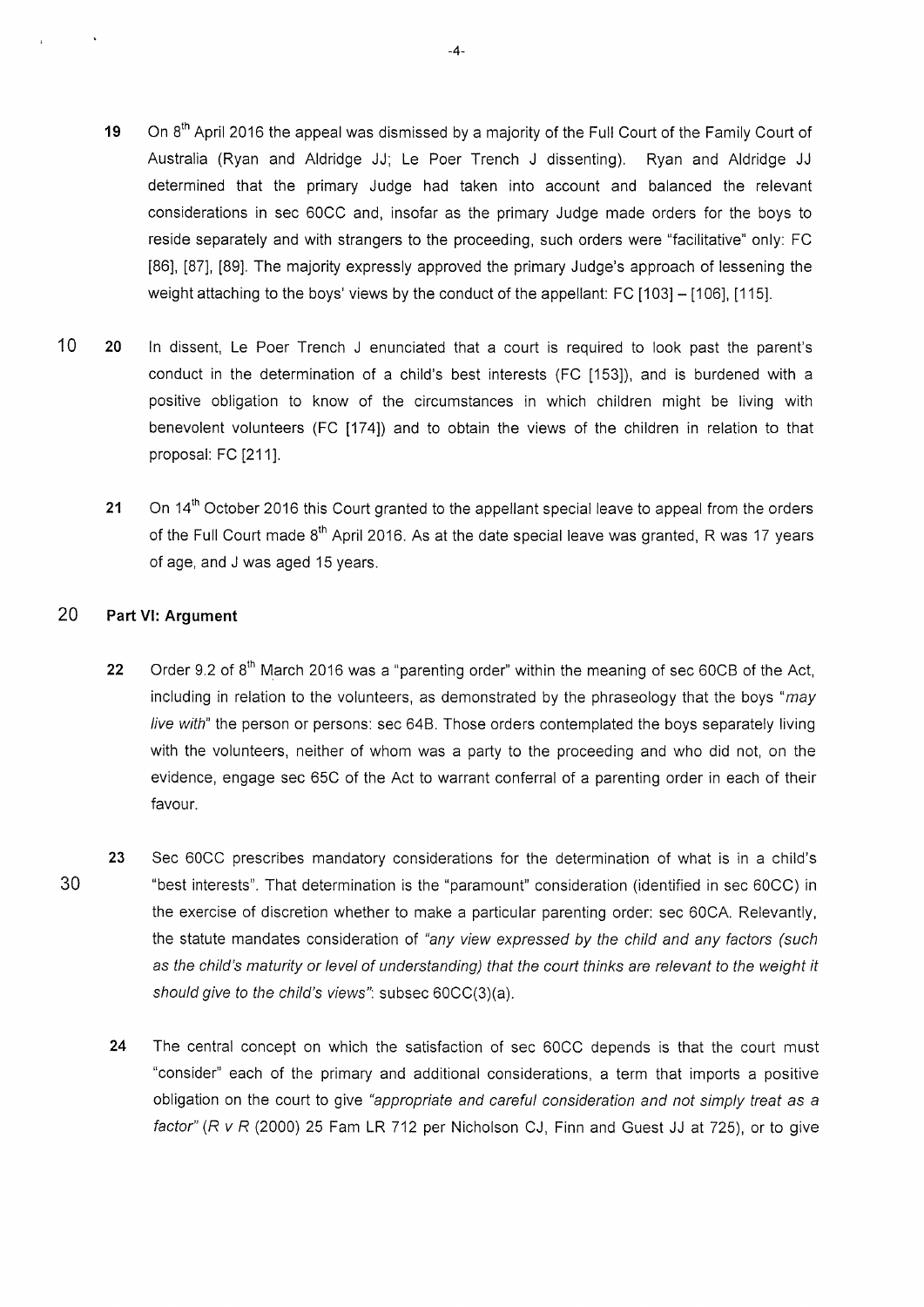"proper, genuine and realistic consideration": Re Khan v Minister for Immigration and Ethnic Affairs [1987] FCA 457 per Gummow J at [43].

- 25 What is required is a conscious reference to the statutory requirements and, in this instance, to enquire of the views (if any) of the boys in relation to the particular parenting order that was proposed to be made. The approach endorsed by the majority constitutes a sanctioning of a principle, incorrect at law, that a dispositive order may be made as being in a child's best interests before the views of the affected child are known concerning the particular parenting order sought or proposed to be made. As a matter of construction, given the interrelationship 10 between secs 60CB and 60CC, the approach of the majority was in error.
	- 26 The notion that ordering the boys to live with paid supervisors or the volunteers as an expedient in the circumstances that presented required the boys views to be obtained on that particular parenting order. The statutory command by subsec 60CC(1) and (3)(a) is only able to be satisfied if those considerations are assessed concerning that order which the court proposes and decides. To conclude otherwise is to deny subsec 60CC(3)(a) any practical operation.
- 27 The primary Judge accepted the views of the boys that they wish to remain residing with the appellant in New York, but determined that the weight attaching to those views was weakened 20 by the circumstances "contrived" by the appellant: FC [57]. The majority endorsed the primary Judge's approach: FC [102] - [106]. Ryan and Aldridge JJ rejected the proposition that the fact the primary Judge did not make orders consistent with the boys' views in favour of remaining in New York with the appellant, meant that those views did not carry considerable weight, and held that it was explicit in his Honour's reasons that the boys' views were taken into account in a very real way: FC [102]. The majority identified those factors that resulted in the primary Judge's determination to reduce the weight that he would otherwise have afforded to the boys' views in favour of remaining in New York with the appellant, including the conversations between the appellant and the boys about the appellant's desire to relocate the boys to the United States (FC [103]), the boys' preference for New York reflecting their "bedazzlement" with "a recent 30 development in their lives", but the primary Judge's concern was that the boys had failed to reflect of important aspects of their lives in Australia (FC [104]) and that the actions of the appellant had prejudiced and almost certainly coloured the boys' statements in favour of New York: FC [105]. The majority concluded that the approach by the trial judge to make orders for the boys' return to Australia without first obtaining a "wishes report" from New York was not likely to enhance the primary Judge's understanding of that issue given the absence of any doubt about the result that the boys wanted and did not want, or of the other issues that were better investigated with the boys in Australia: FC [107], [108].

28 However, those conclusions as to their ultimate effect in the sec 60CB determination were 40 erroneous. The majority's conclusion that the primary Judge satisfied consideration of sec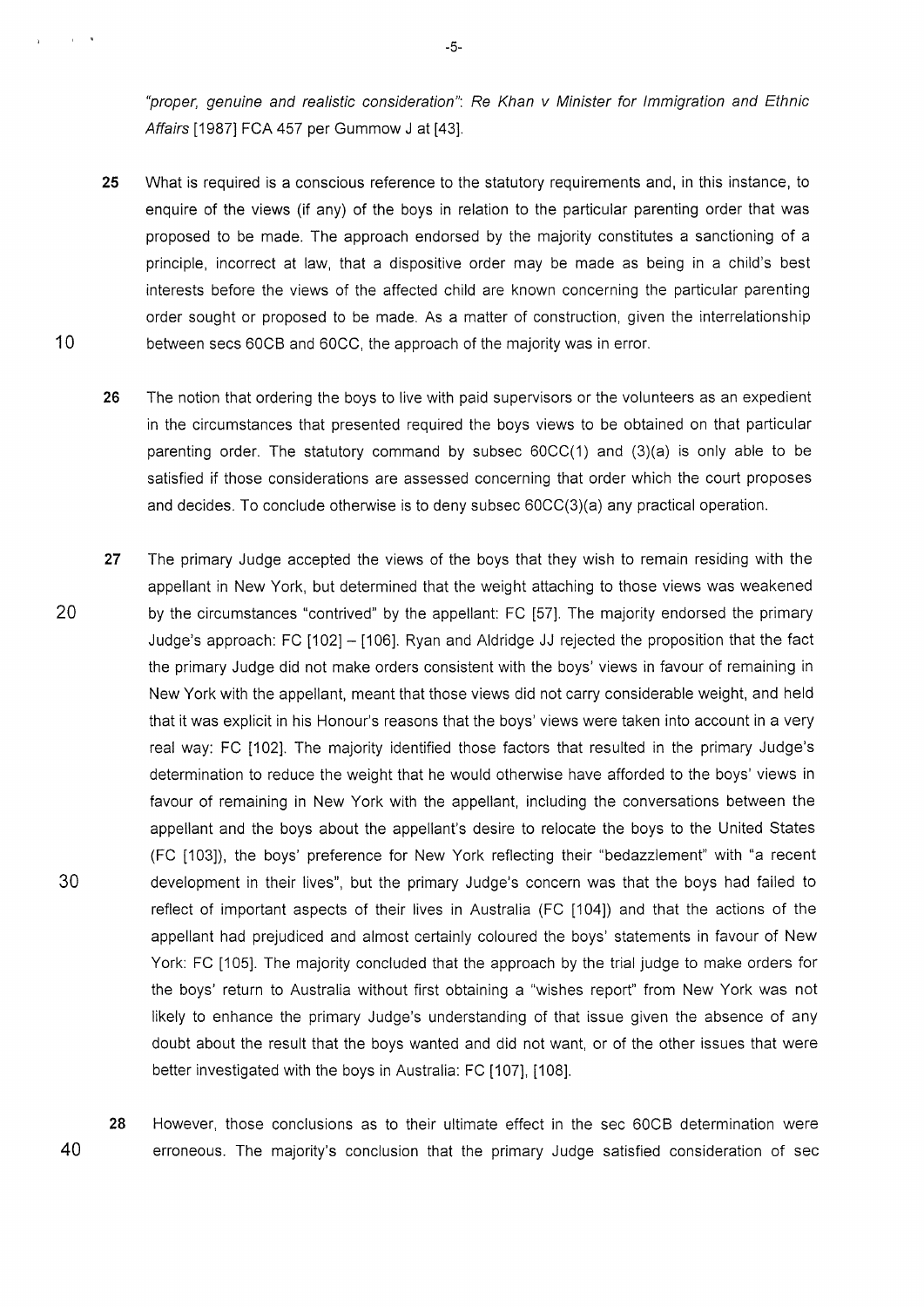60CC(3)(a) by taking into account the boys' expressed views to remain living in New York eschewed the proper mandated enquiry the court was obliged to make, once the interrelationship between secs 60CA and 60CC is properly understood, as to the views expressed by the child as against the "particular parenting order": sec 60CB. Where the court did not doubt the validity of the views expressed by the boys in relation to living with the respondent, even with the appellant's involvement in creating the circumstances that presented and his conversations with the boys, it was statutorily mandated and most important that the boys' respective views be obtained on the particular parenting order to be made, and that was not done.

- 29 That is more so recognising the involvement and function of the second respondent in the proceeding, the function of which requires the second respondent "to inform the court by proper means of the children's wishes in relation to any matter in the proceedings" (In the Matter of P and  $P$  (1995) 19 Fam LR 1), and the desirability for the second respondent to arrange for evidence to be before the court as to how the child would feel if the court did not reach a conclusion that accorded with the child's wishes: *R v R* 225 Fam LR at 725.
- 30 Critically, having recognised and accepted the boys' preferences to live with the appellant, and not the respondent, it became paramount to obtain the boys' views in relation to living with paid 20 supervised services or the separate households of the volunteers. Directions could and should have been given to the second respondent to effect that process, or by the obtaining of a "wishes report" on the particular parenting order. Absent any immediate risk of violence or harm to either boy, the views of the boys ought as a matter of principle have been sought before the particular parenting order was made.
- 31 The second error of the majority is grounded in infecting the assessment of a child's views with the conduct of a parent. Having recognised the primary Judge's findings as to the genuineness of the boys' views of not wanting to live with the respondent in Australia (FC (99]), and in the context of their approaching adulthood, the majority's sanctioning of the primary Judge's 30 approach to erode the weight of those views by the conduct of the appellant (FC [105], [115]) constituted a distortion of the statutory considerations, and propounds an incorrect principle by impermissibly inviting a kind of transferred culpability of a parent onto a child. There is no warrant in the text of sec 60CC permitting such an approach, and it is quite wrong to construe the determination of the child's best interests by a distortion involving the conduct of a parent without enquiry.
	- 32 The third error lies in the majority having misconstrued the statutory threshold imposed by sec 65C as to the eligibility of persons in favour of whom a parenting order may be conferred.

-6-

 $t = t$ 

10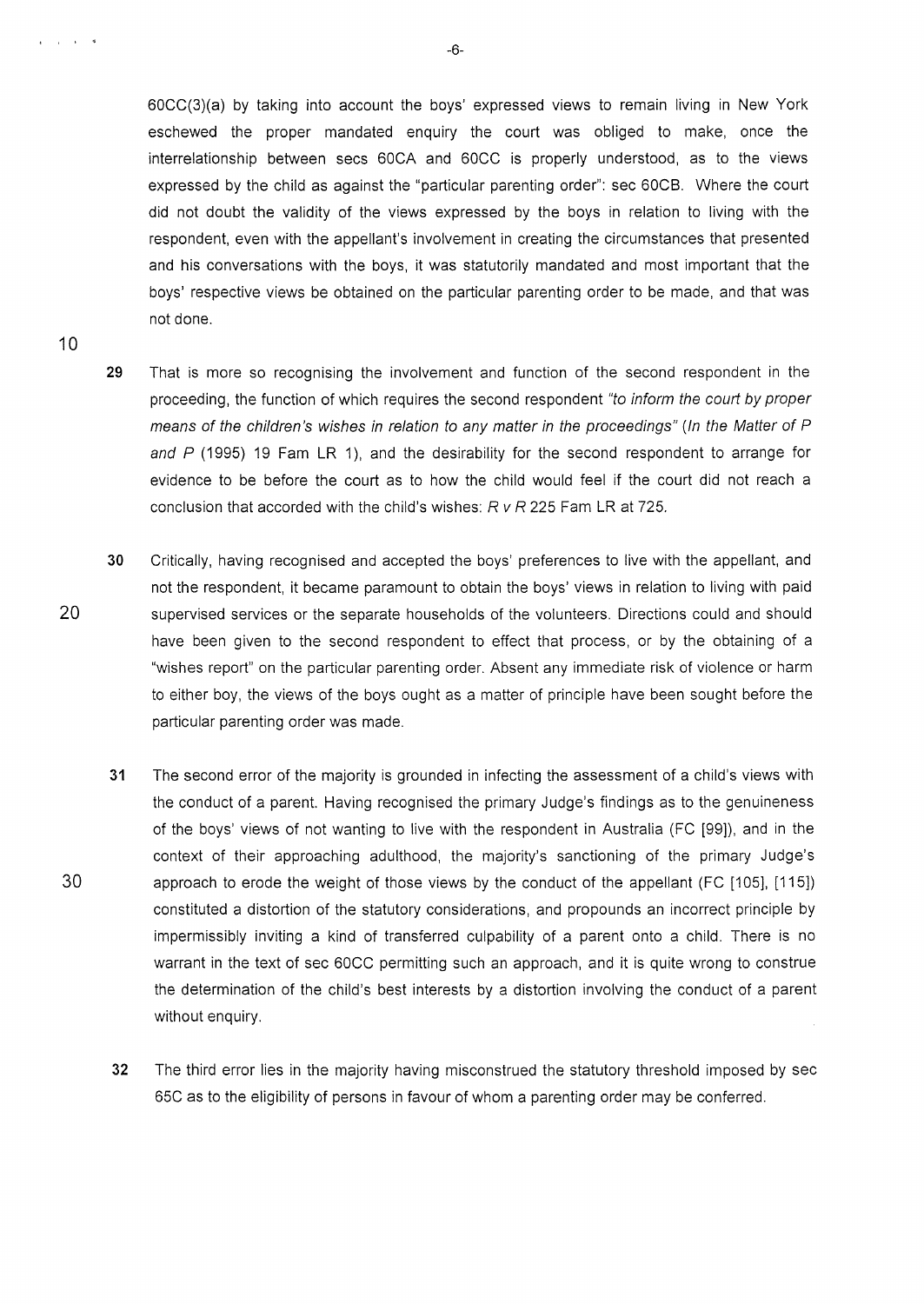- 33 Whilst the term "any other person" in sec 65C is undeniably a term of great breadth, the application of orthodox principles of statutory construction renders it tolerably clear that a person in favour of whom a parenting order may be made must be "concerned with the care, welfare or development of the child": Acts Interpretation Act 1901 (Cth), sec 15AA; Alcan (NT) Alumina Pty Ltd v Commissioner of Territory Revenue (2009) 239 CLR 27 at 46-47 [47] per Hayne, Heydon, Crennan and Kiefel JJ. As such, there must be evidence beyond that here where each person expressed by email little more than a preparedness to accommodate either child (FC [167], (168]): see K.A.M. v M.J.R.; J.I.G. (lntervener) (1999] FLC 92-847.
- 10 34 In this instance, the evidence was devoid of relevant considerations such as the nature of the relationship of each person to the parties and especially the subject children; each of those person's individual (and family) circumstances; the views of the applicant and respondent as to the suitability or otherwise of each person as to each individual's concern as to the care, welfare or development of the particular child; those persons individual capacities to parent each child; or the views of the boys on the possibility of living with the volunteers. There was no consideration of the matters mandated by sec 60CC in relation to the volunteers. Absent evidence that established the statutory threshold to warrant conferral of a parenting order pursuant to sec 65C, the court could not validly make a parenting order in that person's favour. In this way, the approach of the majority elided consideration of the statutory requirements.
- 35 Absent evidence of such matters, which in evidentiary terms were necessary to permit a finding of fact as to the suitability of the orders proposed to meet a child's best interests, the assessment of the orders as being the boys' best interests was undertaken in a deficiency of material considerations. That conclusion is fortified by recognition of the ages of the boys when the orders were made and the indeterminate period for which the orders were to operate, the notorious delays in the Family Court, and which may carry one or both of the boys to the age of majority recognising that R is now 17 years of age, and J is 15 years. To describe the orders as "facilitative" and not requiring the children to be separated or live with the volunteers or paid carers as the majority did is plainly wrong in fact: FC (89]. Indeed, to separate the boys, absent 30 an evidentiary basis being established that it was warranted to preserve a child's welfare, was an approach not reasonably open on the evidence, nor reasoned to be in the boys' respective best interests.
	- 36 In circumstances where the primary Judge found the boys' wishes were genuinely held, it was an error to pronounce orders on an alternative late proposal unsupported by any cogent evidentiary basis and upon which the boys were not afforded the opportunity to express a view, and where the implementation of the orders was likely (given, clearly, one of the boys was estranged from the respondent).

20

) is a set of  $\theta$